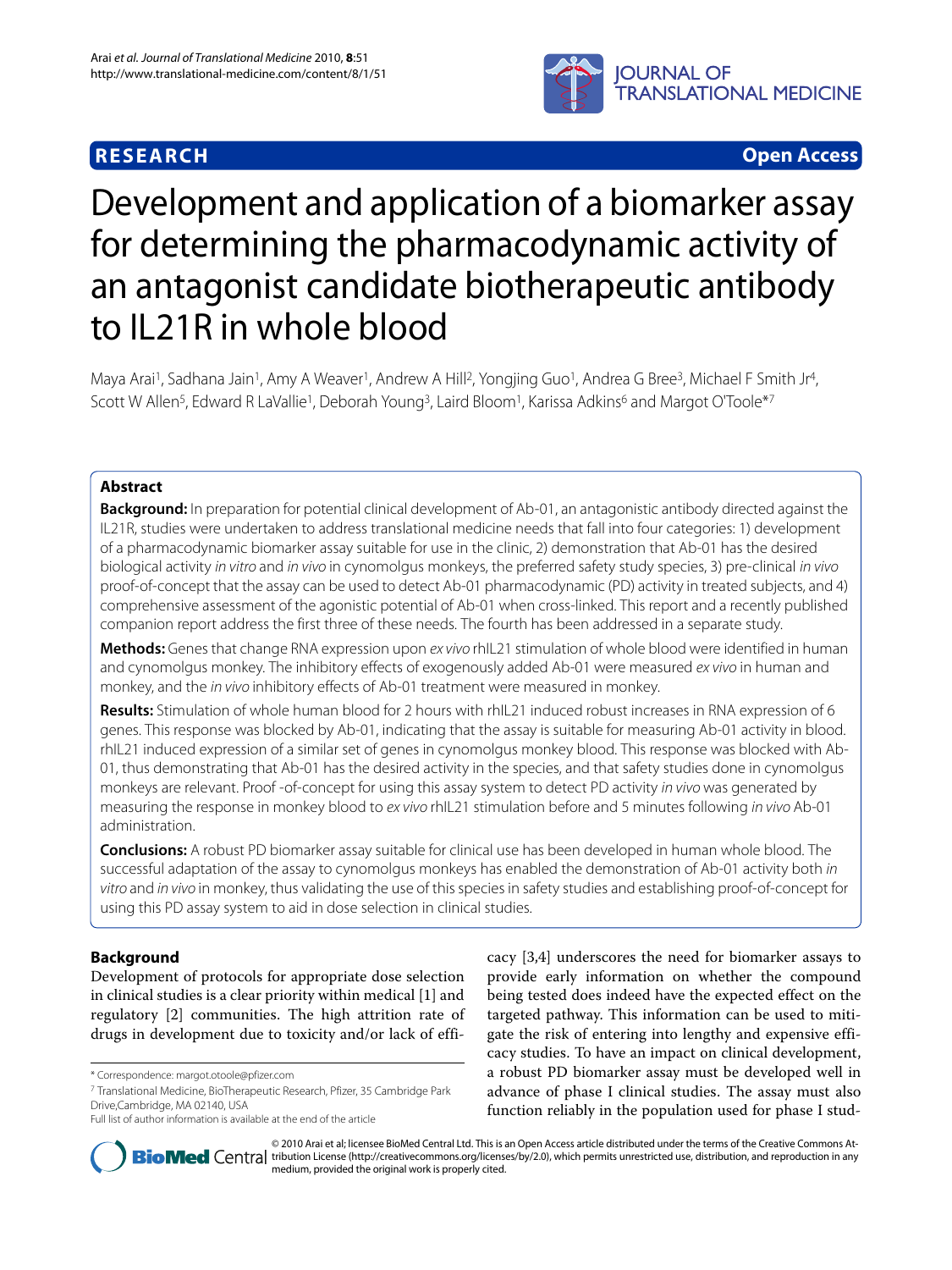ies, which, in the case of compounds directed towards blockade of inflammatory pathways, is often a healthy volunteer population. To develop biomarkers for drugs targeting inflammatory pathways, previous investigators have turned to *ex vivo* stimulation in whole blood [\[5](#page-11-4)[,6](#page-11-5)]. This approach has been particularly useful in the development of p38 MAPK inhibitor compounds [\[7\]](#page-11-6) in which LPS (lipopolysaccharide)-induced production of inflammatory cytokines can be measured. We followed this basic approach (*ex vivo* stimulation of whole blood) to develop pharmacodynamic biomarker assays for a candidate therapeutic antibody, Ab-01.

Ab-01, a human antibody generated by phage display, recognizes the high affinity receptor for IL-21, IL21R, blocks IL21-mediated immune activation through antagonist engagement of IL21R and has shown efficacy in a mouse model of lupus [[8\]](#page-12-0). The goal of the biomarker strategy was to provide the means of avoiding toxicity due to unnecessarily high drug levels and lack of efficacy due to ineffective dosing by providing early clinical data on how well the drug hits the target *in vivo,* and on the best dosing regimen to maintain target engagement/inhibition. A second critical goal while preparing for potential clinical testing was clear demonstration of the desired biological activity in cynomolgus monkeys, the safety study species. In the absence of such data, the relevance of safety studies is uncertain. Therefore, in parallel, we applied our biomarker strategy to cynomolgus monkeys and used it to examine *ex vivo* and *in vivo* Ab-01 activity in this species. Here we report the development of PD biomarker assays that measure Ab-01 biological activity in human and cynomolgus monkey samples. In addition we provide pre-clinical proof-of-concept that the assay system can be used to measure PD activity in treated subjects.

#### **Methods**

## **Sample source and human PD biomarker assay development**

Pilot studies on whole blood from 12 healthy human donors were performed to identify biomarkers of *ex vivo* response of blood to stimulation with rhIL21. Human blood samples from healthy volunteers were collected under the Wyeth Human Blood Donor Program - a program approved and administered by Mt Auburn Hospital, Cambridge, MA. Informed consent was obtained from all donors. A total of 7 donors were used for the initial pilot studies used for assay development, and an additional 9 donors were used for the confirmatory experiments reported here. Whole blood samples were collected in BD Vacutainer™ CPT™ cell preparation tubes containing sodium heparin (Catalogue #362753). For all data shown samples were maintained at ambient temperature and were processed within an hour of collection, but addi-

tional studies indicated acceptable assay performance in blood that had been stored overnight at room temperature (data not shown).

#### **Protein reagents: rhIL-21, Ab-01, and control antibodies**

The protein reagents used in this study - rhIL21 (recombinant human IL21), anti-IL21 receptor antibody Ab-01 (also known as clone VL6 and ATR-107), control antibody human IgG1 α-tetanus triple mutant (IgG<sub>1</sub>TM, containing the same mutations in the Fc region as Ab-01), were made by the Biological Technologies Department at Wyeth (now Pfizer) Research (Cambridge, MA). Characteristics of rhIL21 are described in Additional file [1](#page-11-7). The three mutations common to the Fc portion of Ab01 and IgG1TM reduced their potential effector activity. Antibodies with these mutations had undetectable activity in antibody-dependent cell-mediated cytotoxicity (ADCC) or C1q binding assays [\[9](#page-12-1),[10](#page-12-2)]. An antibody with severely compromised effector function was chosen for development because the therapeutic goal is to block the interaction of IL21 with IL21R, and therefore minimization of effector function is desirable. Endotoxin levels in all proteins reagents were determined to be below 1.0 EU/mg.

#### **Ex vivo treatment of human blood**

Human blood was distributed (1 mL/aliquot) into screw cap cryovials (Nunc, Cat# 375353). All treatments were run in duplicate. rhIL21 (produced from Chinese hamster ovary cells at Wyeth, now Pfizer) was added in volumes ranging from 3 μL to 10 μL to achieve the indicated concentration. A similar volume of PBS was added to unstimulated control samples. Samples were incubated at 37°C for the indicated duration while mixing continuously at approximately 15 revolutions per minute using a Rotamix rotating mixer (ATR Inc, Laurel, MD). To investigate Ab-01-mediated inhibition of rhIL21 response, Ab-01 was added to blood prior to addition of rhIL21. During the assay development phase of the work, Ab-01 was added immediately prior to addition of rhIL21, and total inhibition of the response was observed (data not shown). Since manipulation of samples immediately upon collection would not have been practical in the setting of a clinical study, the final assay protocol included a two hour incubation period in the presence or absence of Ab-01. This protocol mimicked the conditions of the intended clinical use of the assay, since blood from Ab-01 treated subjects (containing Ab-01) would have to placed in a queue in a laboratory prior to addition of rhIL21. The experiments with human blood reported here included a 2 hour incubation at 37°C prior to the addition of rhIL21. Human blood (in 1 mL aliquots) was pre-incubated for 2 hours with Ab-01 or  $IgG_1TM$  control immunoglobulin at increasing concentrations followed by the addition of rhIL21(10 ng/mL) and subsequent 2 hour incubation.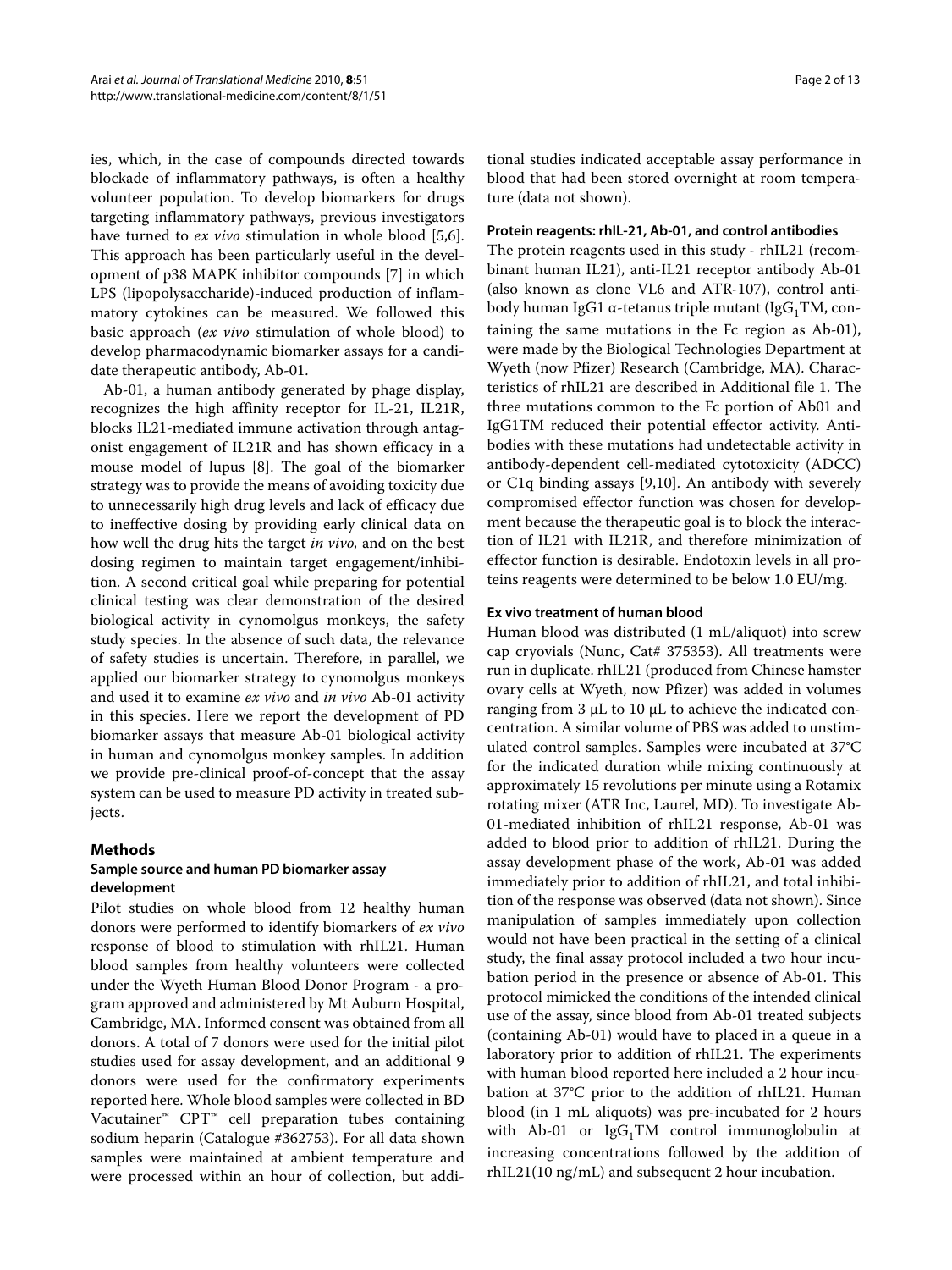#### **RNA isolation**

Aliquots of blood (0.5 mL) were removed following treatments and added to 2.0 mL microtubes (Axygen Scientific, Union City, CA) containing 1.3 mLs of RNA*later*<sup>®</sup> (Applied Biosystems/Ambion, Austin, TX, Catalogue #AM1928), and mixed thoroughly by 5 complete inversions. Samples were stored at ambient temperature overnight and then frozen at -80°C pending RNA purification. RNA was isolated using the Human RiboPure™-Blood Kit (Applied Biosystems/Ambion Austin TX, Catalogue #AM1928) following the manufacturer's protocol. The Human RiboPure™ RNA isolation procedure involves cell lysis in a guanidinium-based solution and initial purification of the RNA by phenol/chloroform extraction followed by final RNA purification by solid-phase extraction on a glass-fiber filter. The residual genomic DNA was removed according to the manufacturer's instructions by DNAse treatment using the DNA-*free*™ reagents provided in the kit.

RNA quantity was determined by absorbance at 260 nm with a NanoDrop 1000 (NanoDrop, Wilmington, DE). RNA quality was evaluated using a 2100 Bioanalyzer (Agilent, Palo Alto, CA, Agilent 2100 expert software version B.02.05.SI360), and all samples had RIN (RNA integrity number)  $[11] > 6.6$  $[11] > 6.6$  $[11] > 6.6$ , and all but 2 had RIN values  $> 7.0$ . Samples were stored at -80°C until cDNA synthesis was performed.

## **Measurement of gene expression levels using real time RT-PCR**

Based on results from the pilot studies (data not shown), assays for gene transcripts with potential as biomarkers were selected for inclusion on a custom TaqMan Low Density Array (TLDA) purchased from Applied Biosystems (ABI) Foster City, CA. This TLDA contained a total of 24 assays measuring 19 potential biomarkers and 5 endogenous controls (Table [1](#page-3-0)). Two independent measurements of each transcript were obtained from each sample. Following the manufacturer's instruction, 400 ng of total RNA were used to generate cDNA in 40 μL reaction volume in a DNA Engine Peltier Thermal Cycler (MJ Research, GMI Inc., Ramsey, MN) using a High Capacity cDNA Reverse Transcription Kit (ABI, #4368814) with addition of RNase Inhibitor at 50 U/sample (ABI, #N808- 0119). Reaction conditions were: 25°C for 10 minutes, 37°C for 2 hours, 85°C 5 seconds and then hold at 4°C. If TLDA amplification reactions were not performed on the same day as cDNA synthesis, the cDNA samples were stored at -20°C. The amount of cDNA to be loaded on the TLDA was determined empirically by titration in a pilot study. Results showed that the amount of cDNA produced from 200 ng of starting RNA yielded values above the lower detection limit for all but two of the candidate biomarkers, and 200 ng (equivalent) was used in all sub-

sequent experiments. The cDNA product (in 20 μl volume) was diluted by addition of 30 μl DEPC water and mixed with 50 μl TaqMan<sup>®</sup> Universal  $2 \times$  PCR Master Mix (ABI, #4304437) for a final volume of 100 μl, and added to each TLDA port. Assay was performed on an ABI PRISM 7900 Sequence Detector (Sequence Detector Software v2.2.2) using universal thermal cycling conditions of 50°C for 2 minutes, 95°C for 10 minutes, followed by 40 cycles of 95°C for 15 seconds and 60°C for 1 minute. Data output was generated from ABI's SDS 2.2.2 software that determines  $C_T$  (threshold cycle) values from the PCR amplification plot.

## **Description of calibrators and normalization of results using endogenous control genes**

Calibrator samples functioned as the common comparator for RQ (Relative Quantification of RNA expression) calculations. The average  $C_T$  values for all genes in the unstimulated samples from the first 5 donors following 2 hour incubation served as calibrator for experiments used to determine optimal rhIL21 dose and time course. Similarly, the average  $C_T$  of the unstimulated samples from the second set of 4 donors was used as calibrator for the experiments related to titration of Ab-01 activity. Since very small differences in the amount of RNA used in the amplification reaction can result in significant differences in  $C_T$  values, the procedures for normalization of RNA amounts in starting reactions are described in detail here. The genes chosen as normalizer genes were *18S, GAPDH, GUSB, PGK*, and *ZNF592. (ZNF592* was identified from a large GeneChip database as expressed at very consistent levels in human peripheral blood mononuclear cells, A. Hill and M. O'Toole, unpublished observations). The appropriateness of the 5 genes chosen as normalizers is demonstrated by the consistent expression among samples of each of the 5, Figure [1.](#page-4-0) RQ values were calculated using the delta delta  $C_T$  method [\[12\]](#page-12-4).  $C_T$  values of the endogenous controls were averaged for each sample. This average value was used to normalize RNA levels between samples. Expression levels of test genes were calculated as  $C_T$  of gene -  $C_T$  of the average of endogenous controls for that sample (delta  $C_T$ ). Gene expression values were calculated as: delta  $C_T$  of gene minus delta  $C_T$  of calibrator (delta delta  $C_T$ ) Data were then expressed as RQ (fold change over calibrator, 2E-delta delta  $C_T$  or 2<sup>-ΔΔC</sup><sub>T</sub>).

## **Cynomolgus monkey PD biomarker assay development animals and sample collection**

Adult cynomolgus monkeys (*Macaca fascicularis*; Charles River BRF, Inc, Houston, TX) weighing 6 to 9 kg were singly or pair housed and cared for according to the American Association for Accreditation of Laboratory Animal Care guidelines. The Wyeth Institutional Animal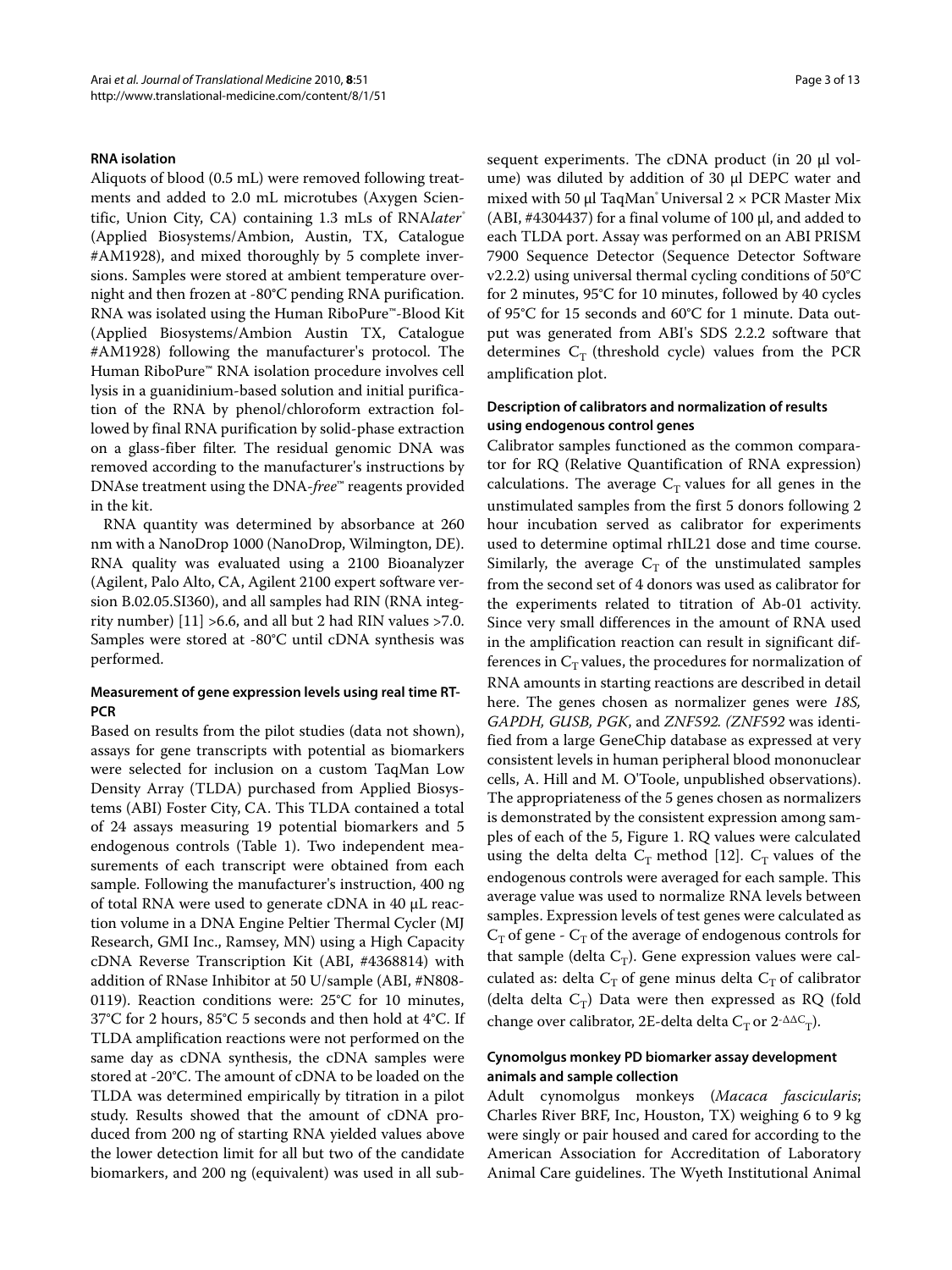| Gene               | <b>Gene Description</b>                                          | Assay ID (ABI) |  |
|--------------------|------------------------------------------------------------------|----------------|--|
| $185*$             | Eukaryotic 18S rRNA                                              | Hs99999901 s1  |  |
| CCL <sub>3</sub>   | chemokine (C-C motif ligand                                      | Hs00234142_m1  |  |
| CD19               | CD19                                                             | Hs00174333 m   |  |
| CXCL <sub>10</sub> | chemokine (C-X-C motif ligand 10)                                | Hs00171042_m1  |  |
| CXCL11             | chemokine (C-X-C motif ligand 11)                                | Hs00171138_m1  |  |
| <b>GNLY</b>        | Granulysin                                                       | Hs00246266 m1  |  |
| GAPDH*             | glyceraldehyde 3 phosphate dehydrogenase                         | Hs99999905 m1  |  |
| $GUSB*$            | glucuronidase, beta                                              | Hs99999908_m1  |  |
| <b>GZMB</b>        | Granzyme B (cytotoxic T lymphocyte-associated serine esterase 1) | Hs00188051 m1  |  |
| ICAM1              | intercellular adhesion molecule 1 (CD54)                         | Hs00164932_m1  |  |
| <b>IFNg</b>        | interferon, gamma                                                | Hs00174143 m1  |  |
| IL10               | interleukin 10                                                   | Hs00174086_m1  |  |
| IL12A              | interleukin 12A (natural killer cell stimulatory factor 1        | Hs00168405 m1  |  |
| IL1b               | interleukin 1, beta                                              | Hs00174097 m1  |  |
| IL21R              | interleukin 21 receptor                                          | Hs00222310_m1  |  |
| IL2RA              | interleukin 2 receptor, alpha, CD25                              | Hs00166229_m1  |  |
| IL6                | interleukin 6                                                    | Hs00174131 m1  |  |
| IL8                | interleukin 8                                                    | Hs00174103_m1  |  |
| PGK1*              | phosphoglycerate kinase                                          | Hs99999906 m1  |  |
| PRF1               | perforin 1 (pore forming protein)                                | Hs00169473_m1  |  |
| STAT3              | signal transducer and activator of transcription 3               | Hs00234174_m1  |  |
| <b>TBX21</b>       | T box 21                                                         | Hs00203436 m1  |  |
| <b>TNF</b>         | tumor necrosis factor (TNF superfamily, member 2)                | Hs00174128_m1  |  |
| ZNF592*            | zinc finger protein 592                                          | Hs00206029_m1  |  |

#### <span id="page-3-0"></span>**Table 1: Assays used to measure human genes on custom TaqMan low density array for human studies**

\*Gene used as endogenous normalizer

Care and Use Committee approved all aspects of this study. Under ketamine sedation (Ketaset, Fort Dodge Laboratories Inc., Fort Dodge, IA, 10 mg/kg IM), the femoral area was cleaned with povidone-iodine (Betadine; Purdue Frederick Co, Norwalk, CT) preparation solution followed by alcohol. Blood was drawn into Vacutainer CPT mononuclear cell preparation tubes (Catalogue #362761, BD, Franklin Lakes, NJ).

#### **Ex vivo treatment of monkey blood**

rhIL-21 was added to aliquoted blood on the same day that the blood was drawn. When samples were treated with both antibody and rhIL21, the antibody was added and mixed thoroughly immediately prior to rhIL21 addition. Samples were then incubated at 37°C for 4 hours. Aliquots (0.5 mL) were removed and added to 2.0 mL microtubes (Axygen Scientific, #10011-744) containing 1.3 mLs of RNA*later*® supplied with the Human RiboPure™-Blood Kit and mixed thoroughly by 5 complete inversions. Samples were stored at ambient temperature overnight and then frozen at -80°C pending RNA purification. This report and the report by Vugmeyster *et al.* [\[13](#page-12-5)] document the *ex vivo* response to rhIL21 stimulation in a combined total of 47 monkeys.

## **Measurement of Ab-01 PD activity in monkeys dosed with Ab-01**

Antibody was administered by means of bolus intravenous (i.v.) infusion via saphenous vein catheter (22G 1" Surflo, Terumo Co). Groups of animals were administered IgG<sub>1</sub>TM control antibody (n = 3), or Ab-01 (n = 3) at a dose of 10 mg/kg. Blood samples were drawn prior to antibody administration and 5 minutes post dosing.

## **RNA isolation, description of custom TLDA and assay of RNA concentration for monkey studies**

RNA isolation was performed as described above for the human blood assay. The pilot work for the assay was performed on the Human Immune TLDA (ABI), which contains assays measuring the levels of 96 different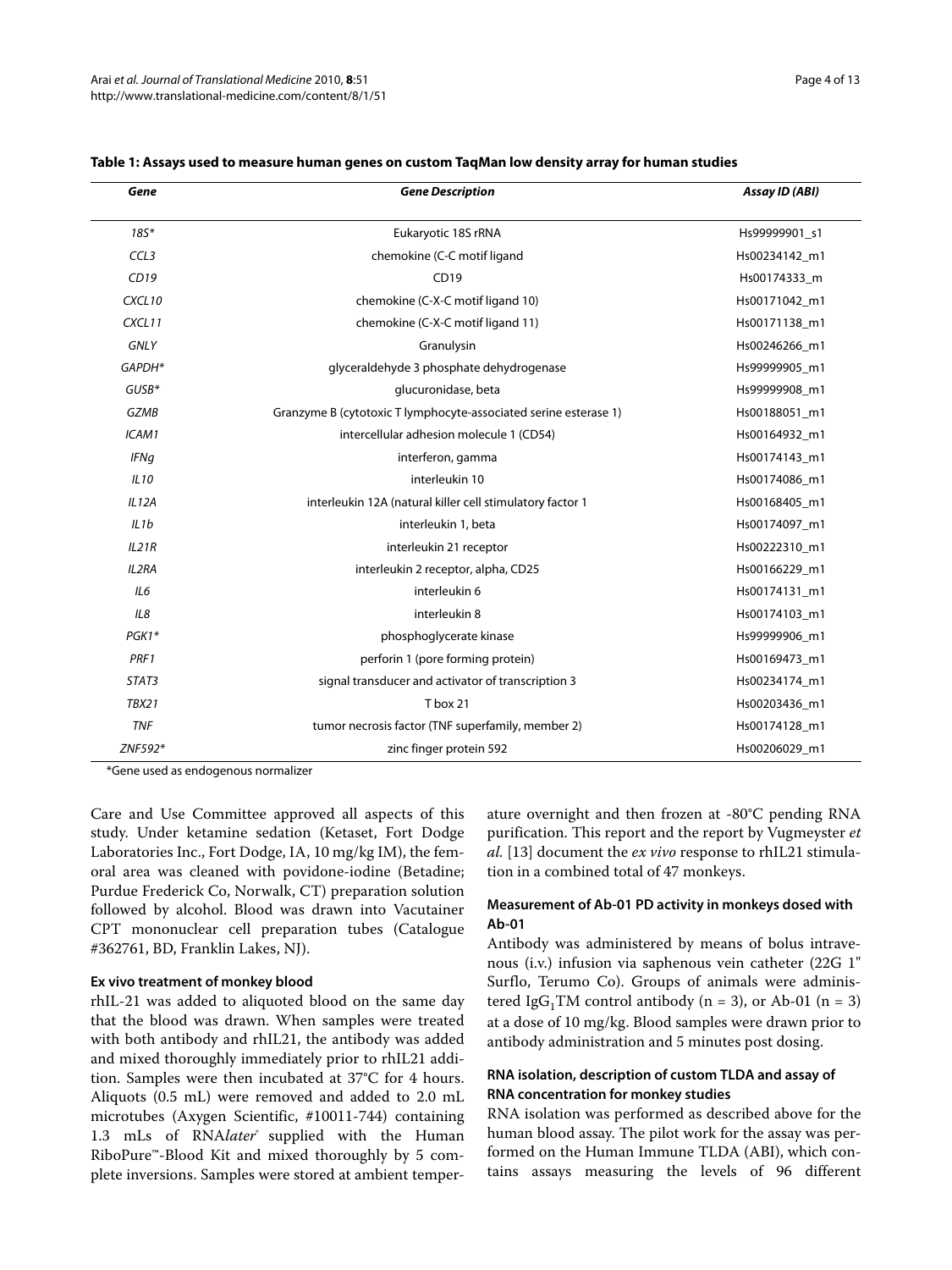<span id="page-4-0"></span>

transcripts. Any assay that detected an IL21 response in human and/or monkey blood was selected for inclusion on a custom TLDA designed for the monkey studies. If the assay for the human gene was capable of measuring the monkey transcript, the human assay was retained on the custom TLDA for monkey studies. For genes that responded to IL21 in humans but were not detectable in the monkey using primers and probes designed for the human sequence, primers and probes designed to detect rhesus genes were used for the custom TLDA because the assay for cynomolgus monkeys were not, in general, available as predesigned Gene Expression Assays from ABI. All TaqMan assays included on the custom TLDA for monkey studies were among the "inventoried" assays available from ABI, and are described in Table 2. cDNA synthesis, preparation of samples for TLDA assay and measurements of RNA concentration were performed as described for the human assay.

#### **Results**

## **Time course and dose response of ex vivo response of human whole blood to rhIL21**

Whole blood samples from 5 healthy human donors were incubated in the presence of 3.3, 10 or 30 ng/mL of rhIL21 for 2, 4, 6 or 24 hours. Consistent with prior pilot exploratory studies performed on 10 human blood donors, the most significant and robust rhIL21-dependent signals were obtained for six genes: *IL6, IFNγ*, *IL2RA, GZMB, PRF1, CD19* (Figure [2\)](#page-6-0). These 6 genes were therefore chosen as biomarkers of IL21 activity in whole blood. The optimal signal for all but *CD19* was obtained at 2 hours (Figure [3](#page-7-0)). There was no difference in the response obtained at 3.3, 10 or 30 ng/mL rhIL21. Based on the results obtained with these 5 donors, the assay conditions chosen for subsequent experiments on *ex vivo* whole blood response to rhIL21 were 2 hour stimulation with 10 ng/mL of rhIL21.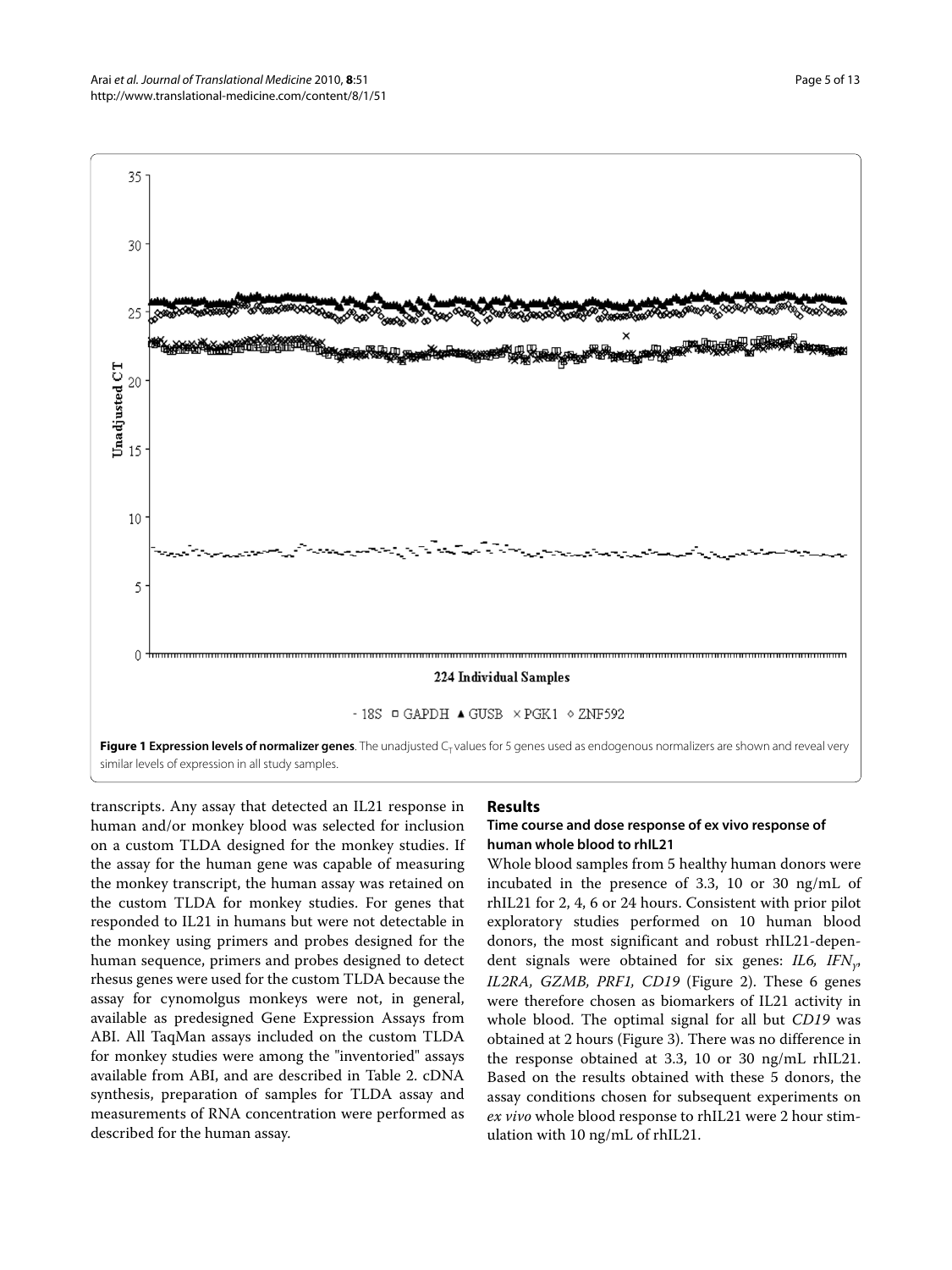| <b>Gene ID</b>   | <b>Use</b>            | <b>Species</b> | Assay ID (ABI) |  |
|------------------|-----------------------|----------------|----------------|--|
| <b>18S</b>       | Manufacturing QC      | Human          | Hs99999901 s1  |  |
| CD19             | Effects of IL21/Ab-01 | Human          | Hs00174333 m1  |  |
| CSF1             | Effects of IL21/Ab-01 | Human          | Hs00174164_m1  |  |
| GUSb             | Normalizer            | Human          | Hs99999908 m1  |  |
| <b>GZMB</b>      | Effects of IL21/Ab-01 | Rhesus         | Rh02621701_m   |  |
| ICOS             | Effects of IL21/Ab-01 | Rhesus         | Rh02621771_m1  |  |
| IFN <sub>v</sub> | Effects of IL21/Ab-01 | Rhesus         | Rh02621721 m1  |  |
| IL10             | Effects of IL21/Ab-01 | Human          | Hs00174086 m1  |  |
| IL12B            | Effects of IL21/Ab-01 | Human          | Hs00233688_m1  |  |
| IL21R            | Effects of IL21/Ab-01 | Human          | Hs00174086 m   |  |
| <b>IL2RA</b>     | Effects of IL21/Ab-01 | Human          | Hs00166229 m1  |  |
| IL6              | Effects of IL21/Ab-01 | Rhesus         | Rh02621719 u1  |  |
| ILZ              | Effects of IL21/Ab-01 | Human          | Hs00174202 m1  |  |
| IL8              | Effects of IL21/Ab-01 | Human          | Hs00174103 m1  |  |
| PGK1             | Normalizer            | Human          | Hs99999906 m1  |  |
| PRF1             | Effects of IL21/Ab-01 | Human          | Hs00169473 m1  |  |
| STAT3            | Effects of IL21/Ab-01 | Human          | Hs00234174 m1  |  |
| TBX2             | Effects of IL21/Ab-01 | Human          | Hs00203436 m1  |  |
| <b>TNF</b>       | Effects of IL21/Ab-01 | Human          | Hs00174128_m1  |  |
| <b>ZNF592</b>    | Normalizer            | Human          | Hs00206029 m1  |  |

#### **Table 2: Assays used to measure monkey genes on custom TaqMan low density array for monkey studies**

In addition to the assays listed, assays for CCL19, CSF2, IL-17, and REN were run but found to be unreliable in these cynomolgus monkey samples and are not shown.

**Titration of Ab-01 inhibition of ex vivo response to rhIL21** Samples from 4 individual healthy human donors were pre-incubated for 2 hours at the indicated concentration of Ab-01 or the control  $\text{IgG}_1$ TM prior to addition of 10 ng/mL rhIL21 and 2 hr incubation, and the effect on the 6 biomarkers was then assessed (Figures [4](#page-8-0) and [5\)](#page-9-0). For the first 2 donors tested, even the lowest concentration of Ab-01 (0.1 μg/mL, 0.66 nM) resulted in complete inhibition of the rhIL21 response, therefore the two subsequent donors were tested at increasing concentrations of Ab-01 starting at 0.003 μg/mL. Ab-01 inhibited the response of all 6 genes in all 4 donors. IC50 values ranged between 0.003 and 0.015  $\mu$ g/mL Ab-01(Figure [5](#page-9-0)). Control IgG<sub>1</sub>TM had no significant effect on rhIL21 response (Figure[4](#page-8-0)B).

## **Ab-01 blocks signal transduction through cynomolgus rhIL21R**

In order to determine if cynomolgus monkey was a suitable choice for safety studies, we tested whether the activity of rhIL21 on monkey cells was blocked by Ab-01. We therefore first examined the activation effects of *ex vivo* rhIL21 stimulation on cynomolgus blood cells, and observed very similar results to those observed with human blood. Results for 5 genes most significantly increased in monkey blood stimulated *ex vivo* with rhIL21 are shown in Table 3. The most robust (largest magnitude change and most consistent change) rhIL21 mediated change in cynomolgus monkeys was observed for *IL2RA*. All animals tested (n = 48) for effects of rhIL21 on *IL2RA* expression levels gave a response of >1.5 fold change [\[13\]](#page-12-5), and therefore this gene was selected as the biomarker for subsequent monkey studies. To determine if Ab-01 had the desired blocking activity of rhIL21/ IL21R dependent activation of cynomolgus blood cells, its ability to block rhIL21-dependent *IL2RA* activation was tested. The *IL2RA* response was effectively blocked by Ab-01 treatment (Table 4). There was no significant difference between the response to rhIL21 in the presence and absence of control  $IgG_1TM$ , while the response in the presence of Ab-01 was blocked ( $P < 0.001$ ). These results show that signal induction through the interaction of cynomolgus IL21R with rhIL21 is inhibited by Ab-01, an antibody to **human** IL21R. Therefore Ab-01 has the intended activity in cynomolgus monkeys.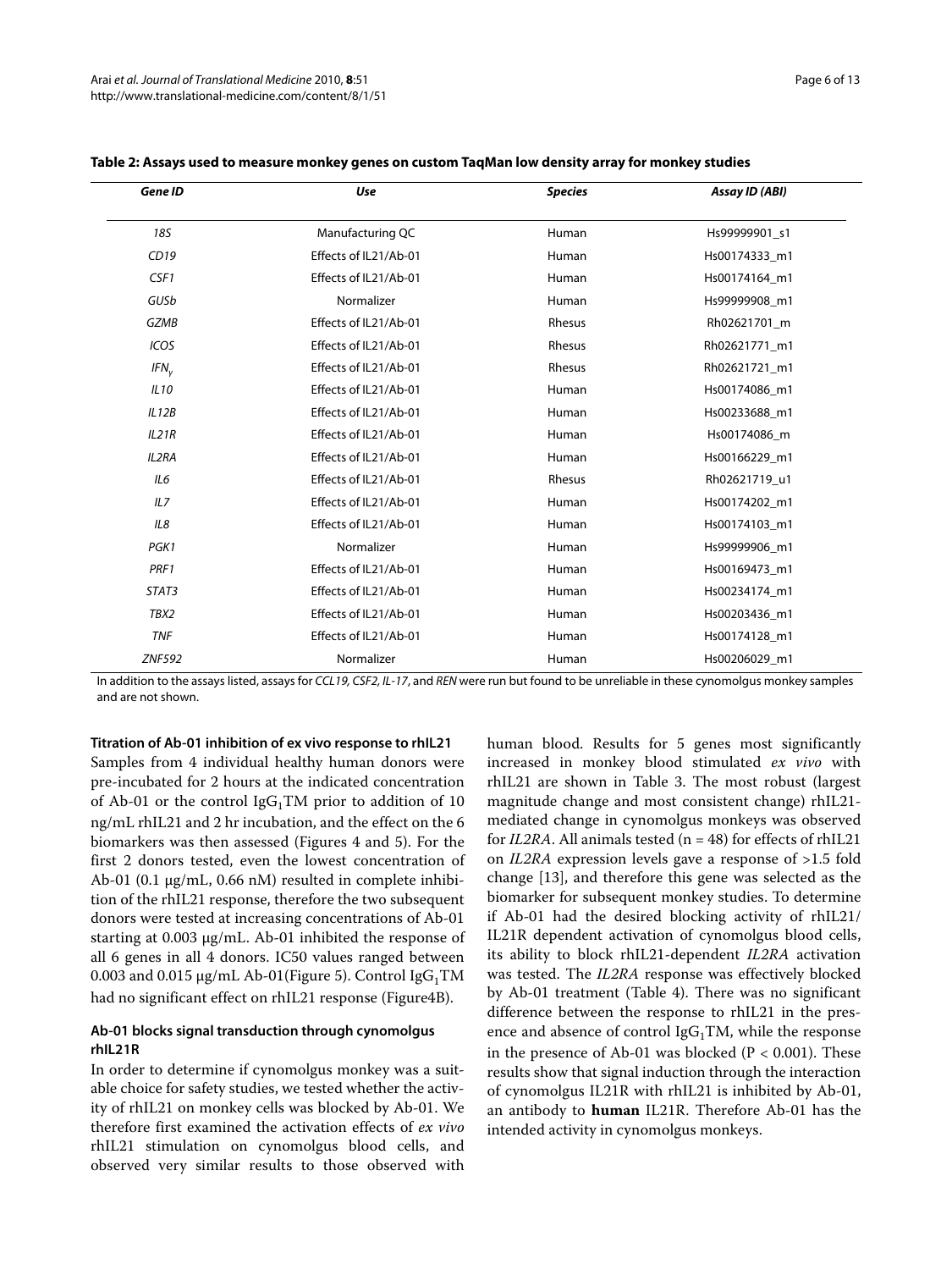<span id="page-6-0"></span>

**Figure 2 Whole human blood response to ex vivo stimulation with 10 ng/mL rhIL21 for 2 hours**. Data shown are for the 6 genes (of 19 tested) with the most consistent response among the 9 individual donors, and are identified as 6 preferred biomarkers of rhIL21 activity in whole human blood. These 6 genes were also identified as the best indicators of IL21 response in a series of pilot studies conducted with blood from a different

## **rhIL21-mediated activation is blocked in blood from monkeys dosed with Ab-01**

The utility of the *ex vivo* rhIL21 stimulation assay as a read-out of Ab-01 PD activity in treated individuals was tested by comparing the rhIL21 response in 3 monkeys before and 5 minutes following administration of a 10 mg/kg i.v. dose of Ab-01. The control group consisted of 3 monkeys dosed with 10 mg/kg i.v. dose of  $IgG_1TM$ . Consistent with the results from the many other monkeys tested, prior to dosing with Ab-01 an increase in *IL2RA* expression was observed in the blood of all 6 monkeys when stimulated *ex vivo* with rhIL21 (Table 5). No *IL2RA* response was observed in blood drawn 5 minutes following i.v. administration of Ab-01 (Table 5). Dosing with control IgG<sub>1</sub>TM did not affect the subsequent *ex vivo* response to rhIL21. Additional blood samples were tested at later time points following the single dose of Ab-01. Results showed that as the circulating levels of Ab-01 fell

over time, the *ex vivo* rhIL21-mediated response was restored [[13](#page-12-5)]. These results, together with the pre-dose and 5 minute post-dose data in Table 5 establish that all three monkeys dosed with Ab-01 were responsive to rhIL21 before dosing, did not respond when Ab-01 was present in the blood, and returned to responsiveness when Ab-01 was cleared from circulation.

#### **Discussion**

We have developed a human blood biomarker assay that detects the blocking activity of Ab-01, an antibody to IL21R. In parallel we have developed an adaptation of this assay and used it to demonstrate that the IL21-dependent response in cynomolgus monkey blood is blocked both by *ex vivo* addition of Ab-01 to blood, and by i.v. administration prior to blood collection. These results support the use of cynomolgus monkeys for safety studies by establishing that Ab-01 hits its target *in vivo* and has the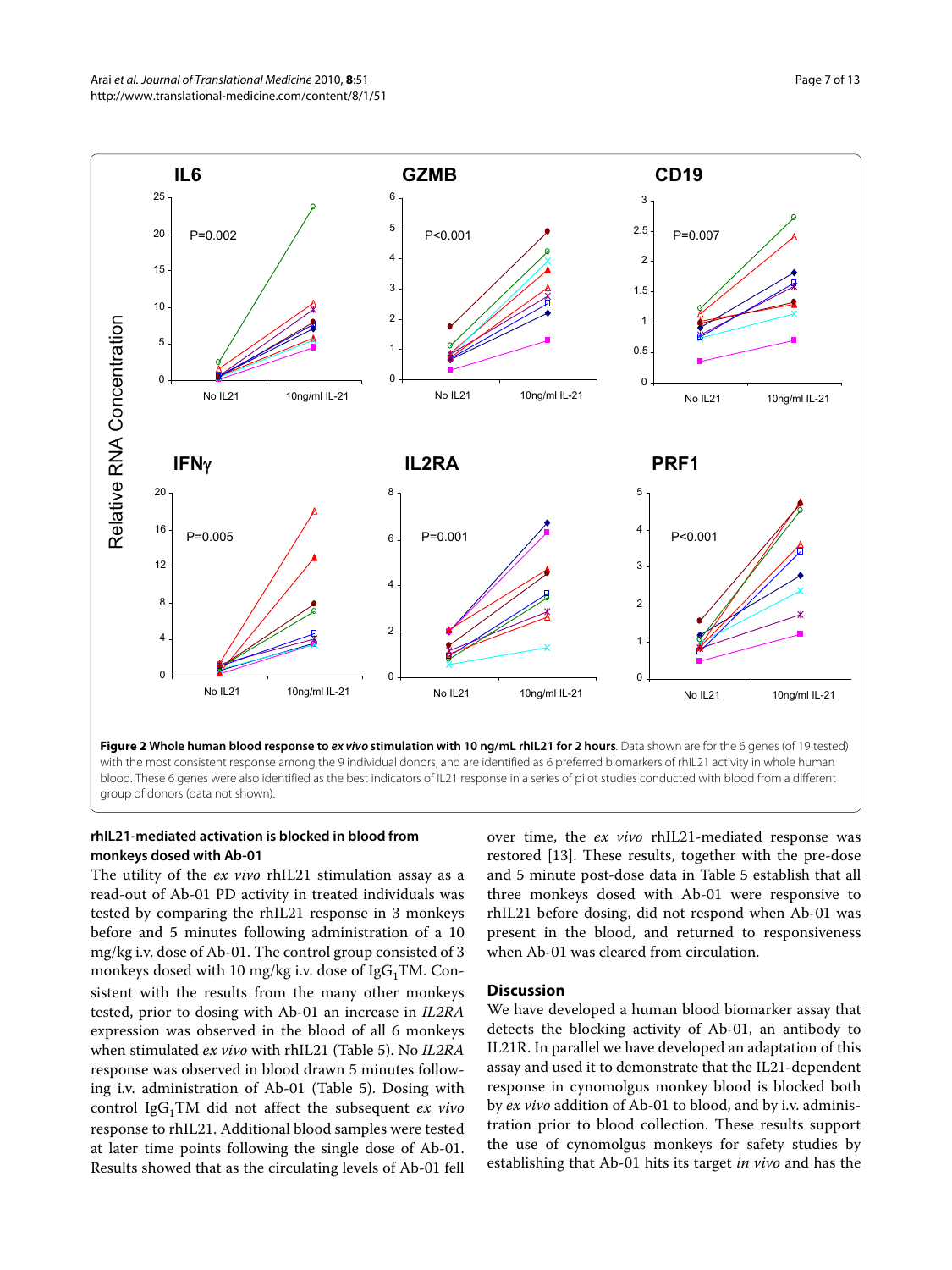<span id="page-7-0"></span>

desired biological activity in the species. We have shown that this assay system is well suited to examining the relationship between pharmacokinetics and pharmacodynamics (PK/PD), the intended clinical use of the assay system [\[13\]](#page-12-5). A third critical contribution, demonstrating lack of Ab-01 agonistic activity even under circumstances designed to force an agonistic signal is described in Guo et al [[14\]](#page-12-6). The data reported here and in these related reports on Ab-01 are unified by their focus on addressing central challenges of translational medicine - dose selection, elucidation of PK/PD relationships, choice of safety study species, and mitigation of risk of immunotoxicity.

The assay reported here relies on an *ex vivo* stimulation procedure. It is difficult to develop a robust assay for determining Ab-01 PD activity by relying upon the endogenous levels of IL21 activity on biomarker gene expression in samples upon collection, especially in healthy donors. It is possible that such a strategy could

correlate PK parameters and biomarker movement during the treatment period, but it would not show direct linkage between the movement of the biomarker and the engagement of the target. Following the biomarker assay development strategy previously employed by others, we have developed a whole blood *ex vivo* stimulation assay. Our biomarker discovery and assay development strategies have, from the start, proceeded with the realities of the clinical setting in mind. The volume of blood required is less than 5 mL, well below the limits of a routine blood draw. The live blood sample is subjected to minimal manipulation, consisting of separation into two aliquots, addition of rhIL21 to one of the aliquots, and 2 hour incubation at 37°C with rotation. RNA preserving solution is then added, and the sample frozen. All subsequent procedures can be carried out on batched samples in a validated lab. The assay is sensitive and robust, and has shown consistent performance among healthy human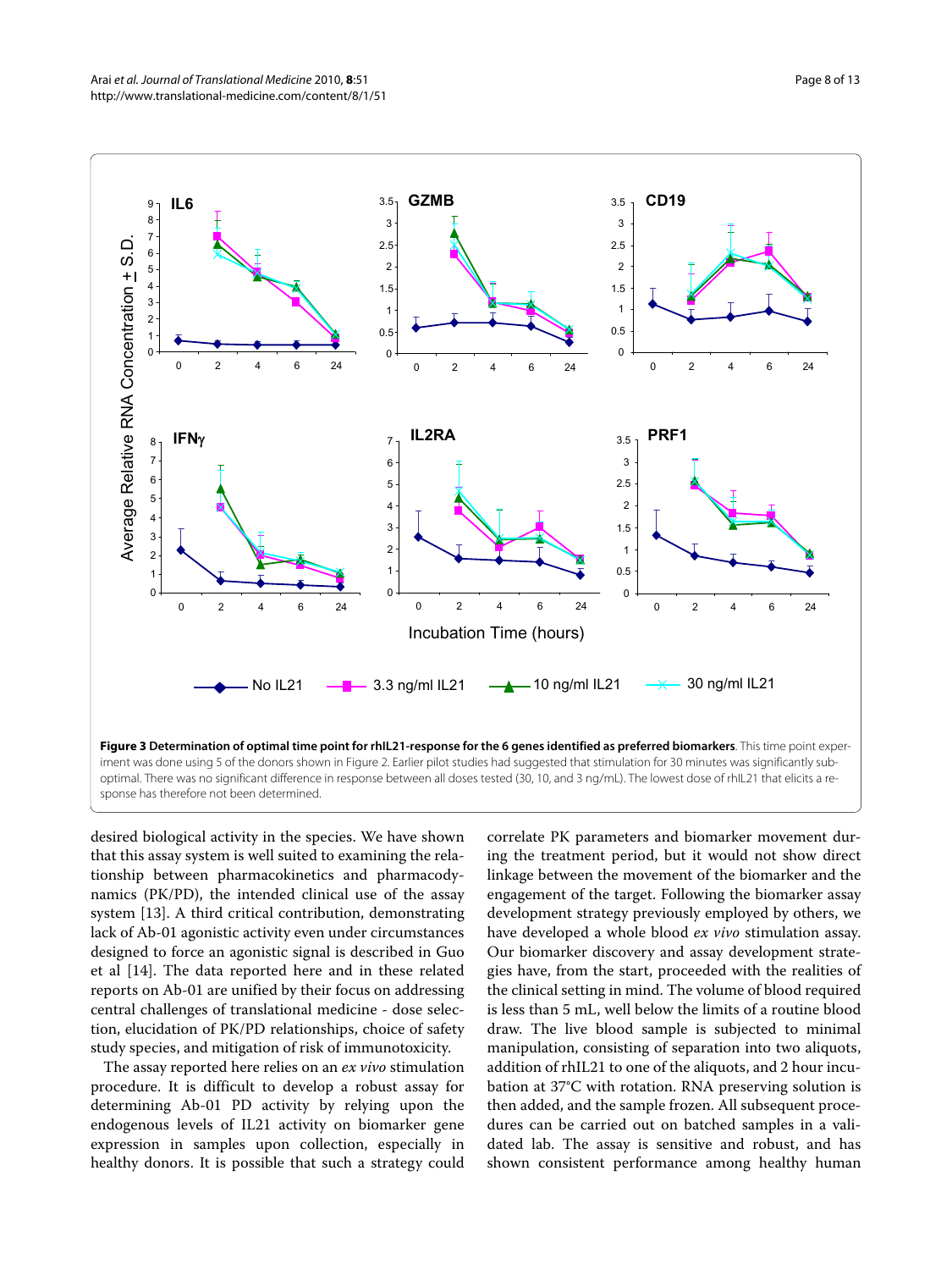<span id="page-8-0"></span>

and primate subjects. We have shown that the assay detects Ab-01 in the 100 pM range in humans, well within the range for potential clinical utility.

We believe that the RNA assay system reported here has significant advantages over a protein secretion assay. First, the read-out of RNA is a more proximal event than protein secretion, and we have found that, in this assay system at least, the RNA signal is more easily and reliably detected than the protein signal [\[14](#page-12-6)]. Detection of protein secretion required a much longer incubation period, necessitating a shift from an assay with whole blood to an assay requiring purification and culturing of peripheral blood mononuclear cells. Such sample manipulation steps compromise the ease of adaptation for clinical use and introduce additional sources of variability. Secondly, measurements made on well purified RNA are not subject to the factors (such as for example, specific binding factors, charged proteins, or rheumatoid factor), which

can confound ELISA assays performed in human serum or plasma [\[15](#page-12-7)]. We have also found that the cost of RNA assay systems compares favorably with that of ELISA systems, especially with considerations of standardization methodology.

Concordance between humans and cynomolgus monkeys with respect to genes activated was observed for *IL2RA, GZMB, IL6* and *PRF1. IFN<sub>y</sub>* also increases dramatically in both species, but detection of this increase in cynomolgus monkeys required a protocol modification (purification of PBMCs to increase *IFNγ* RNA yield) that was not performed for the 18-monkey cohort shown in Table [3](#page-9-1). While *CD19* is among the genes listed as most significantly increased by rhIL21 in humans, its absence from the list of genes in cynomolgus monkeys does not reflect a difference between the species, but rather the unavailability of a reliable TaqMan assay for *CD19* in cyn-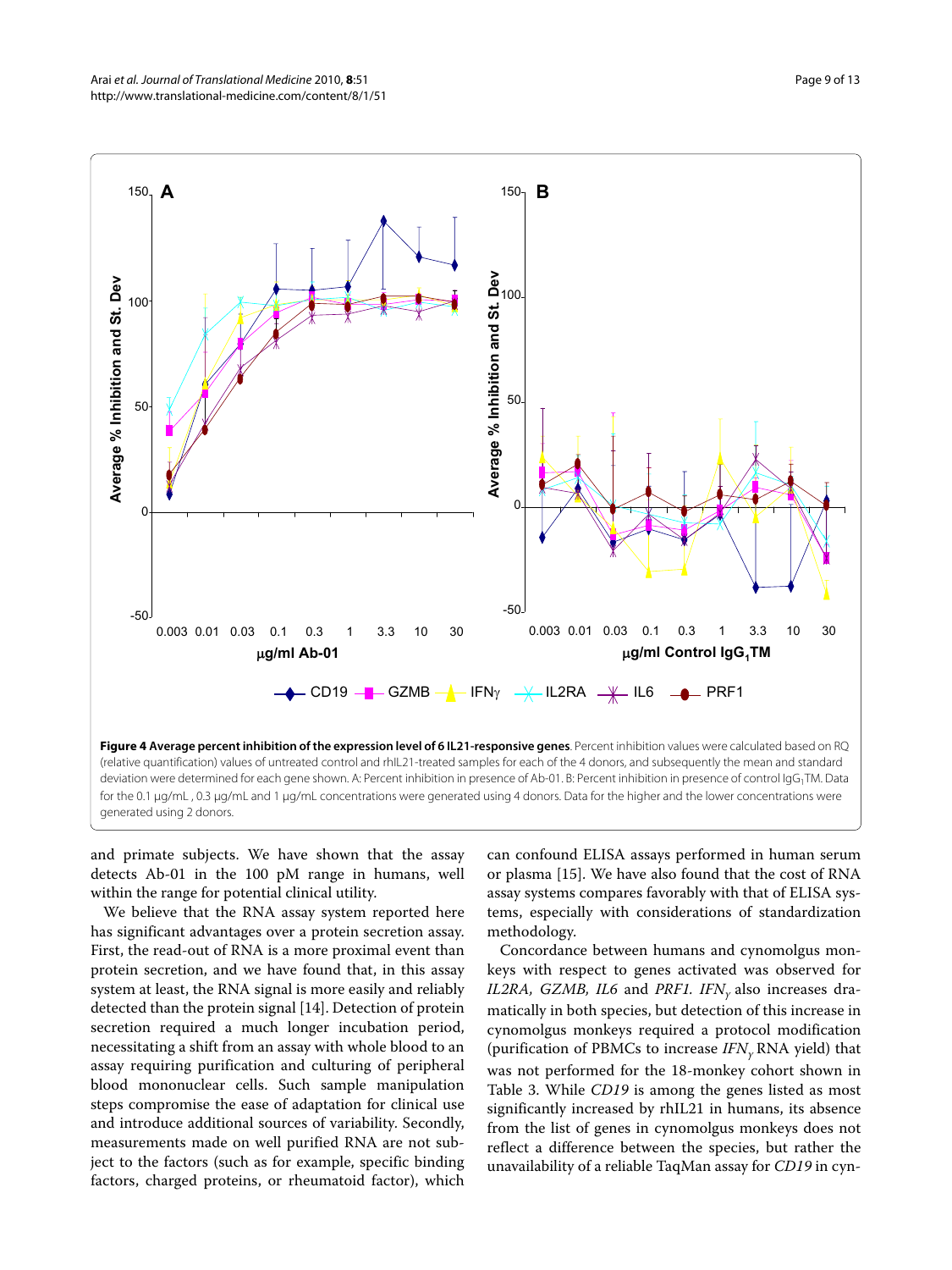<span id="page-9-0"></span>

**Figure 5 Inhibition by Ab-01 at the indicated concentration is shown for 6 IL21-responsive genes**. IC50 values of inhibition curves shown in Figure 4A were calculated using curve fit (XLfit) program for each of the referred biomarker genes. Values for the 0.1 μg/mL, 0.3 μg/mL and 1 μg/mL concentrations were generated using 4 donors. Data for the higher and the lower concentrations were generated using 2 donors each.

<span id="page-9-1"></span>

| Table 3: rhIL21-responsive genes in whole cynomolgus monkey blood |  |  |
|-------------------------------------------------------------------|--|--|
|-------------------------------------------------------------------|--|--|

| Gene  | <b>Average Fold Change (with IL21)</b> | SD   | <b>P-value paired t-test</b> |
|-------|----------------------------------------|------|------------------------------|
| IL2RA | 4.1                                    | 1.76 | < 0.0001                     |
| PRF1  | 1.8                                    | 0.78 | < 0.0001                     |
| IL21R | 2.3                                    | 0.63 | < 0.0001                     |
| GZMB  | 1.6                                    | 0.39 | < 0.0001                     |
| IL6   | 2.7                                    | 1.72 | 0.0007                       |

rhIL21-mediated average fold increase in RNA expression in blood of 18 individual cynomolgus monkeys stimulated in vitro for 4 hours. Control (no rhIL21) RNA expression values were normalized to 1, and p values were calculated using log<sub>2</sub> of the fold change paired with the log2 of 1 (0).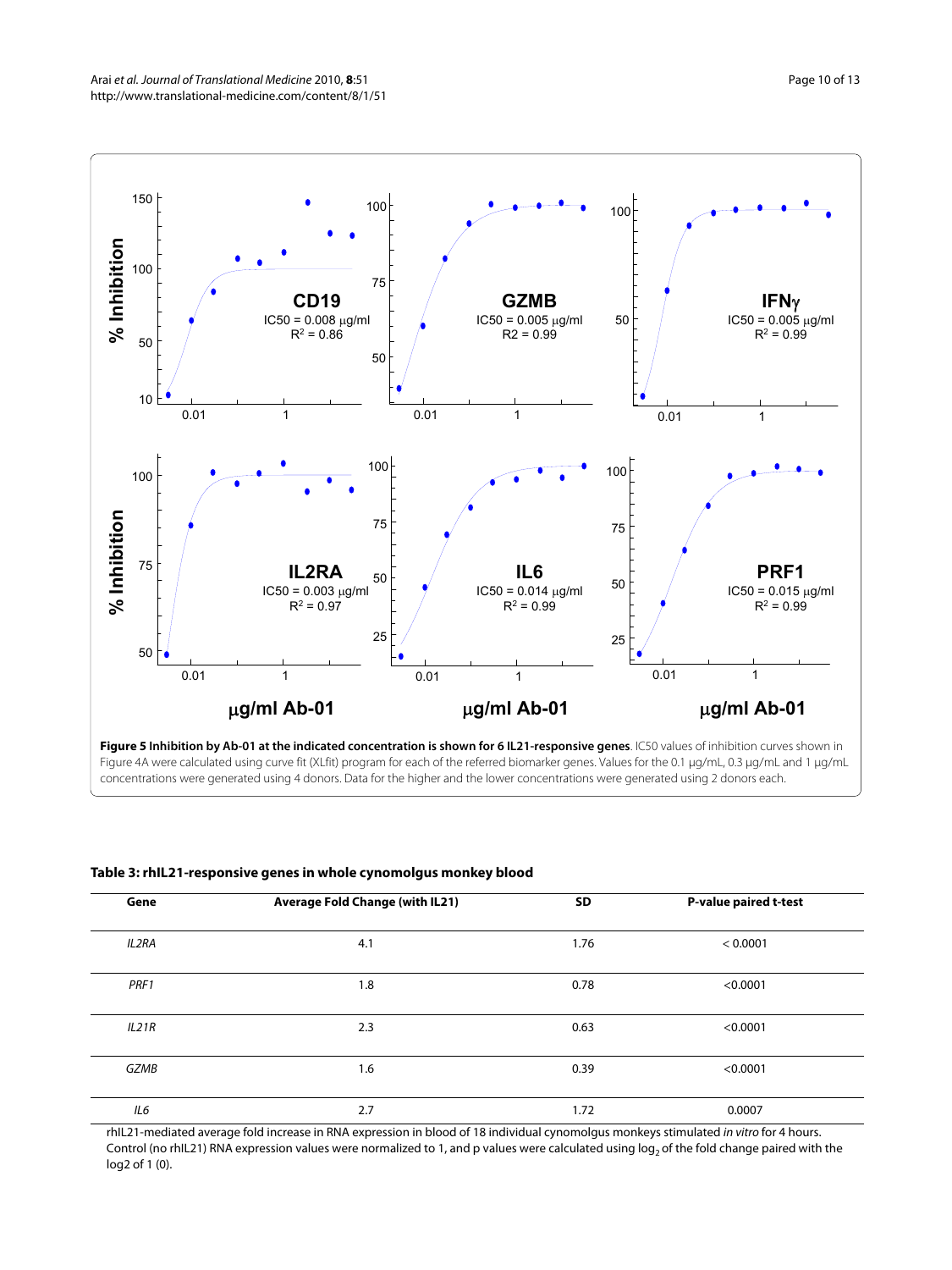| Animal         | rHulL21 alone | rHulL21 + Control IgG1TM | rHulL21 + Ab-01 |
|----------------|---------------|--------------------------|-----------------|
| $\mathbf{1}$   | 4.7           | 3.5                      | 1.2             |
| $\mathbf 2$    | 3.8           | 3.8                      | 0.9             |
| 3              | 4.1           | 5.1                      | 1.4             |
| $\overline{4}$ | 2.8           | 2.8                      | 0.9             |
| 5              | 3.3           | 3.2                      | 1.3             |
| 6              | 2.8           | 2.9                      | 1               |
| $\overline{7}$ | 3.6           | 3.7                      | 1.1             |
| 8              | 7.2           | 8.8                      | 1.1             |

## **Table 4: Inhibition by Ab-01 of ex vivo rhIL21-dependent IL2RA expression**

Each value represents the fold change over the no-treatment group in expression levels of IL2RA in monkey blood samples following 4 hour ex vivo treatment as indicated.

| <b>Animal</b>  | <b>Treatment Group</b>      | <b>Time point</b>  | Ex vivolL2RA Fold Change Response to IL21 Stimulation | Cpeak          |
|----------------|-----------------------------|--------------------|-------------------------------------------------------|----------------|
| 1              | $Ab-01$                     | pre-dose           | 2.8                                                   | not applicable |
| 1              | Ab-01                       | 5 minute post dose | 0.8                                                   | 200            |
| $\overline{2}$ | Ab-01                       | pre-dose           | 4.8                                                   | not applicable |
| $\overline{2}$ | Ab-01                       | 5 minute post dose | 0.8                                                   | 139            |
| 3              | $Ab-01$                     | pre-dose           | 4.2                                                   | not applicable |
| 3              | Ab-01                       | 5 minute post dose | 0.9                                                   | 153            |
| 4              | Control IgG <sub>1</sub> TM | pre-dose           | 4.2                                                   | not applicable |
| 4              | Control IgG <sub>1</sub> TM | 5 minute post dose | 4.3                                                   | not applicable |
| 5              | Control IgG <sub>1</sub> TM | pre-dose           | 2.7                                                   | not applicable |
| 5              | Control IgG <sub>1</sub> TM | 5 minute post dose | 4.4                                                   | not applicable |
| 6              | Control IgG <sub>1</sub> TM | pre-dose           | 9.1                                                   | not applicable |
| 6              | Control IgG <sub>1</sub> TM | 5 minute post dose | 7.7                                                   | not applicable |

## **Table 5: rhIL21 induced IL2RA expression in whole blood from cynomolgus monkeys dosed with Ab-01**

Relative RNA concentration of IL2RA induced by ex vivo addition of rhIL-21 to whole blood obtained from cynomolgus monkeys before and after treatment with either Ab-01 or control IgG<sub>1</sub>TM is shown. Pre-dose whole blood sample was taken on day -13 for animal 1, and on day 0 (the day of dosing) for all others. All monkeys were dosed with 10 mg/kg via intravenous (IV) route. The ex vivo response to IL21 was completely blocked in monkeys treated with Ab-01 and was not blocked in control  $\log_{1}TN$  treated monkeys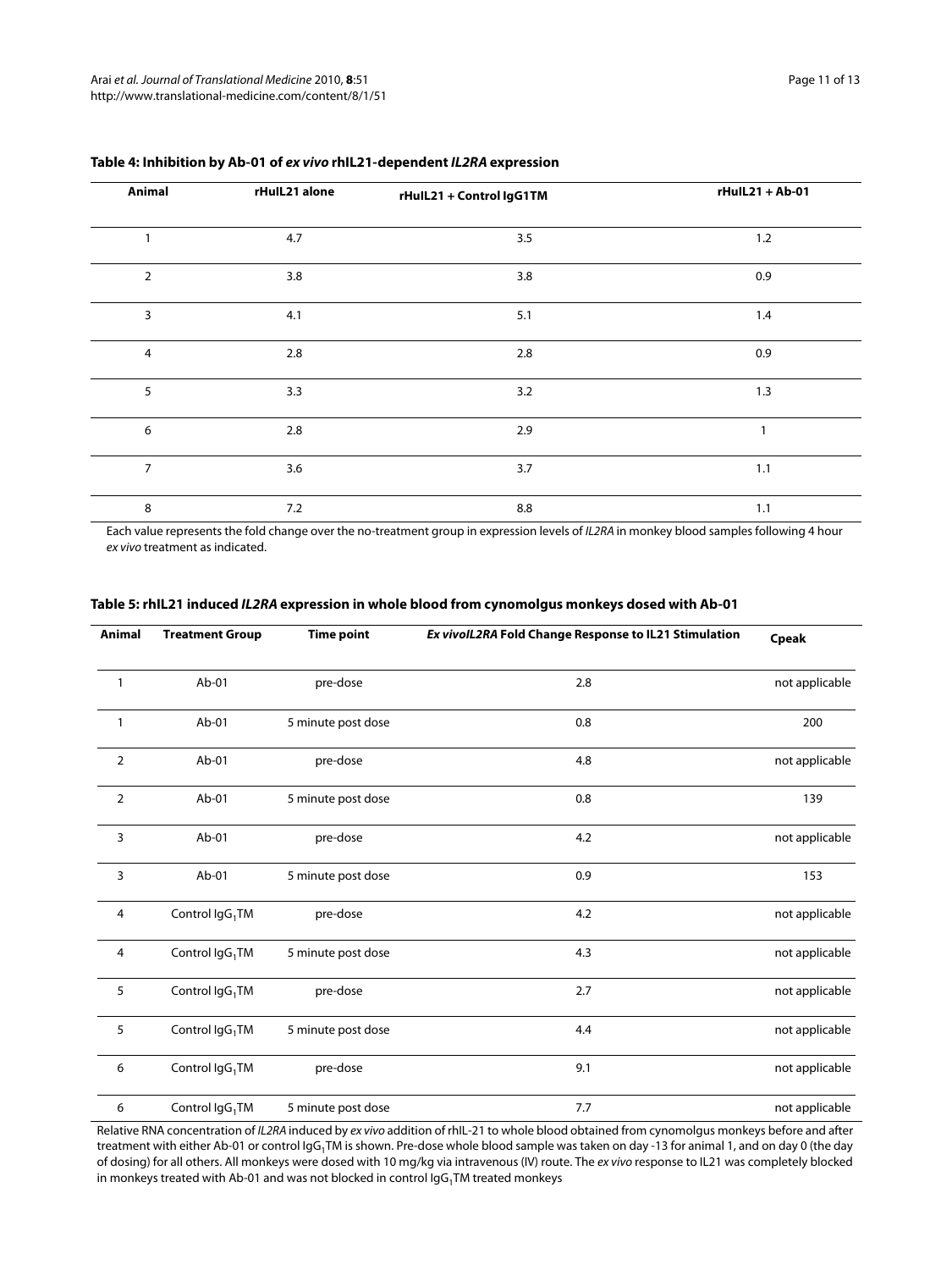omolgus monkeys. A significant rhIL21-mediated *IL21R* elevation was observed in both humans and monkeys. The presence of *IL21R* on the top gene list for monkeys and not for humans reflects a higher relative ranking in monkeys due to the lack of *IFN<sub>v</sub>* and *CD19* data in cynomolgus monkeys (for the reason detailed above). We conclude that the whole blood rhIL21 responses of human and monkey are remarkably similar, and our work does not identify differences between them.

The goal of this work was to identify markers to be used to assess the PD activity of Ab-01 in treated subjects. For this reason, the most reliable read-outs detectable in whole blood were selected as the most useful from a clinical operations perspective. IL21 exerts many different effects on a wide variety of lymphoid and non-lymphoid cells including fibroblasts and intestinal epithelial cells [[16-](#page-12-8)[18](#page-12-9)]. The activities of IL21 have been shown to be highly dependent on the lineage of the target cell, the activation state of the target cell and the presence of other co-stimulators and immune modulators [\[19](#page-12-10)[,20](#page-12-11)]. Previous studies have shown that IL21 activates both  $IFN<sub>v</sub>$  and *IL2RA* in purified NK and purified T cells [[21\]](#page-12-12). *CD19* and *IL21R* were also among the genes that changed significantly upon *ex vivo* exposure of whole blood to rhIL21, and IL21 has been shown to up regulate both *CD19* and *IL21R* expression in activatec B cells [\[22\]](#page-12-13). Therefore the markers identified in this study include genes with previously demonstrated links to activation of the IL21 pathway in a variety of cell types. In light of the well established complexities of IL21 biological activity, it is fortuitous from a clinical development perspective that whole blood provides a useful analytical sample for detecting inhibition by a candidate therapeutic of signal transduction through IL21R.

## **Conclusions**

The PD biomarker assay described here has been developed to facilitate safe and efficient clinical testing by positioning a clinical team to make dose selection decisions based on reliable information on *in vivo* biological activity. The assay system monitors levels of activity in blood and will indicate when levels are too low to block activity and when levels are significantly higher than they need to be. The basic approach here is also applicable to other therapeutic candidates, especially in indications related to inflammation. The demonstration of the desired biological activity in the safety study species is also a significant contribution in preparing for transition to the clinic.

## **Additional material**

<span id="page-11-7"></span>**[Additional file 1](http://www.biomedcentral.com/content/supplementary/1479-5876-8-51-S1.DOC) Description of rhIL21**. Sequence and information on preparation and activity of the rhIL21 protein preparation used in these studies is shown.

#### **Competing interests**

All authors were employees of Pfizer (formerly Wyeth) at the time this work was performed.

#### **Authors' contributions**

MA performed all the studies on human samples reported here, analyzed the data and co-wrote the manuscript. SJ and AAW performed all the pilot studies in humans and monkeys that identified the candidate biomarkers, and they participated in the data analyses. AAH developed the customized Spotfire tool used for data analyses and reviewed statistical analyses. YG participated in the assessment and selection of TaqMan PCR assays for studies in monkeys and participated in the biomarker discovery (pilot) phase of the project. AGB performed all in vivo procedures on monkeys and contributed to the writing of the manuscript. MFS was responsible for interface with the clinical team and for securing and scheduling the resources that will be required upon hand-off for assay validation. SJ, AW, SWA and KA performed the in vitro assays on monkeys treated with Ab-01 and control Ig and analyzed the data, and KA and SA performed the experiments on monkeys dosed in vivo with Ab-01 or IgG<sub>1</sub>TM. ERL performed data analysis and review and participated in the drafting of the manuscript. DY co-led the Ab-01 team and was responsible for studies related to the characterization of the biological properties of the antibody. LB co-led the Ab-01 team and was responsible for lead antibody selection and development. MO devised the PD assay strategy, directed the biomarker discovery process, supervised assay development and co-wrote the manuscript. All authors have read and approved the final manuscript.

#### **Acknowledgements**

We thank Holly Legault, Leslie Lowe and Vikki Spaulding for exploratory studies related to assay development, Khetemenee Lam and Stephane Olland for providing rhIL21, and Mary Collins, Cheryl Nutter and Davinder Gill for critical review of the manuscript.

#### **Author Details**

1Global Biotherapeutic Technologies, Pfizer, 87 Cambridge Park Drive, Cambridge, MA 02140, USA, 2Massachusetts Research Business Technologies, Pfizer, 35 Cambridge Park Drive, Cambridge, MA 02140, USA, 3Inflammation and Immunology, Pfizer, 200 Cambridge Park Drive,Cambridge, MA 02140, USA , 4Translational Medicine- Inflammation, Hoffmann-LaRoche, 340 Kingsland St., Nutley, NJ 07110, USA, 5Investigative Toxicology, Pfizer, 1 Burtt Road, Andover, MA 01810, USA, 6Drug Safety Research and Development, Eastern Point Road, MS8274-1222, Groton, CT 06340, USA and 7Translational Medicine, BioTherapeutic Research, Pfizer, 35 Cambridge Park Drive,Cambridge, MA 02140, USA

#### Received: 10 November 2009 Accepted: 28 May 2010 Published: 28 May 2010

#### **References**

- <span id="page-11-0"></span>1. Kuhlmann J, Wensing G: The applications of biomarkers in early clinical drug development to improve decision-making processes**.** Curr Clin Pharmacol 2006, 1:185-191.
- <span id="page-11-1"></span>2. Guidance for Industry Dosage and Administration Section of Labeling for Human Prescription Drug and Biological Products [[http://](http://www.fda.gov/downloads/Drugs/GuidanceComplianceRegulatoryIn formation/Guidances/UCM075066.pdf) [www.fda.gov/downloads/Drugs/GuidanceComplianceRegulatoryIn](http://www.fda.gov/downloads/Drugs/GuidanceComplianceRegulatoryIn formation/Guidances/UCM075066.pdf)  [formation/Guidances/UCM075066.pdf](http://www.fda.gov/downloads/Drugs/GuidanceComplianceRegulatoryIn formation/Guidances/UCM075066.pdf)]
- <span id="page-11-2"></span>3. Danhof M, de Lange EC, Della Pasqua OE, Ploeger BA, Voskuyl RA: Mechanism-based pharmacokinetic-pharmacodynamic (PK-PD) modeling in translational drug research**[.](http://www.ncbi.nlm.nih.gov/entrez/query.fcgi?cmd=Retrieve&db=PubMed&dopt=Abstract&list_uids=18353445)** Trends Pharmacol Sci 2008, 29:186-191.
- <span id="page-11-3"></span>4. Kola I, Landis J: Can the pharmaceutical industry reduce attrition rates? Nat Rev Drug Discov 2004, 3:711-715.
- <span id="page-11-4"></span>5. Lavallie ER, Dorner AJ, Burczynski ME: Use of ex vivo systems for biomarker discovery**.** Curr Opin Pharmacol 2008, 8:647-653.
- <span id="page-11-5"></span>6. Ray CA, Dumaual C, Willey M, Fill J, O'Brien PJ, Gourley I, Devanarayan V, Konrad RJ: Optimization of analytical and pre-analytical variables associated with an ex vivo cytokine secretion assay**.** J Pharm Biomed Anal 2006, 41:189-195.
- <span id="page-11-6"></span>7. Parasrampuria DA, de Boer P, Desai-Krieger D, Chow AT, Jones CR: Singledose pharmacokinetics and pharmacodynamics of RWJ 67657, a specific p38 mitogen-activated protein kinase inhibitor: a first-inhuman study**.** J Clin Pharmacol 2003, 43:406-413.